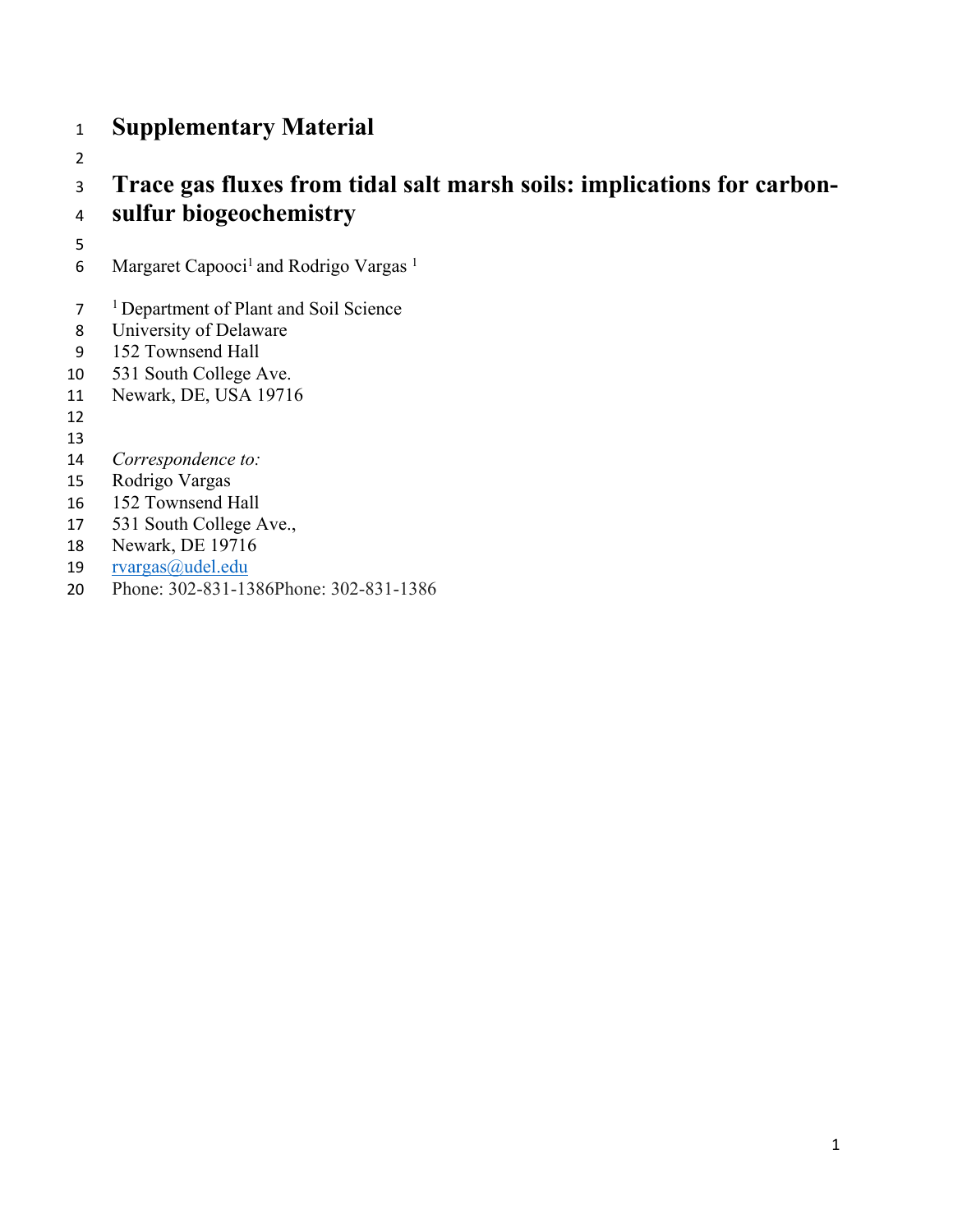| 21 Supplementary Table $1 -$ Overview of $CS_2$ and DMS fluxes from various Spartina alterniflora |  |  |  |  |
|---------------------------------------------------------------------------------------------------|--|--|--|--|
|                                                                                                   |  |  |  |  |

22 marshes.

| <b>Location</b>  | Time Frame/<br>Location  | CS <sub>2</sub><br>(nmol $m^{-2} s^{-1}$ ) | <b>DMS</b><br>(nmol m <sup>-2</sup> s <sup>-1</sup> ) | <b>References</b>                           |
|------------------|--------------------------|--------------------------------------------|-------------------------------------------------------|---------------------------------------------|
| Wallops Island   | August/September         | 0.006                                      | NA                                                    | Carroll et al., 1986;                       |
|                  | Annual                   | 0.68                                       | 1.85                                                  | Adams et al., 1981                          |
| North Carolina   | Summer                   |                                            |                                                       | Aneja et al., 1981,                         |
| (Cedar Island    |                          | 0.48                                       | 1.75                                                  | 1979a, 1979b; Lamb                          |
| Wildlife Refuge, | Spartina                 |                                            |                                                       |                                             |
| Cox's Landing)   | Mud Flat                 | ${}< 0.02$                                 | < 0.04                                                | et al., 1987; Goldan<br>et al., 1987; Adams |
|                  |                          |                                            |                                                       | et al., 1981b                               |
|                  | Single Plant             | 0.10                                       | <b>NA</b>                                             |                                             |
| St. Marks        |                          |                                            |                                                       |                                             |
| National         | January                  | ${}< 0.0009$                               | $0.09 - 1.63$                                         | De Mello et al.,                            |
|                  | Spartina (W)<br>Sand     | $< 0.0009 - 0.004$                         | $0.004 - 0.01$                                        | 1987; Cooper et al.,                        |
| Wildlife Refuge, |                          |                                            |                                                       | 1987; Adams et al.,<br>1981b                |
| <b>FL</b>        | May                      |                                            |                                                       |                                             |
|                  | Spartina (WD)<br>October | $< 0.0009 - 0.003$                         | $0.002 - 4.82$                                        |                                             |
|                  |                          |                                            |                                                       |                                             |
|                  | Spartina (WD)            | $< 0.0009 - 0.08$                          | $0.14 - 1.27$                                         |                                             |
|                  | Sand                     | $< 0.0009 - 0.04$                          | $< 0.001 - 0.15$                                      |                                             |
|                  | Annual                   | 0.52                                       | 1.22                                                  |                                             |
| Chapman's        | August                   | NA                                         | $1.1 - 1.67$                                          | Morrison and Hines,                         |
| Marsh, NH        |                          |                                            | Max: 5.3                                              | 1990                                        |
| Long Island, NY  | Fall                     | <b>NA</b>                                  | Max: 3.80                                             | Hill et al., 1978                           |
| Louisiana        | Annual                   | $0.002 - 0.02$                             | $0.01 - 1.25$                                         | DeLaune et al., 2002                        |
| Canary Marsh,    | August                   |                                            |                                                       | Adams et al., 1981a,                        |
| DE               | Intertidal               | 0.006                                      | 0.04                                                  | 1981b                                       |
|                  | Infrequently             | 0.06                                       | 0.90                                                  |                                             |
|                  | Flooded                  |                                            |                                                       |                                             |
|                  | Unknown                  | 0.07                                       | 0.48                                                  |                                             |
| Great            | Annual                   | 0.08                                       | 2.84                                                  | Steudler and                                |
| Sippewissett     |                          |                                            |                                                       | Peterson, 1985, 1984                        |
| Marsh, MA        |                          |                                            |                                                       |                                             |

23

24 Notes:

25 - For locations with multiple studies the highest mean or widest range is reported here

26 - For two locations, the maximum flux was reported in addition to other data (Chapman's

27 Marsh and Long Island)

28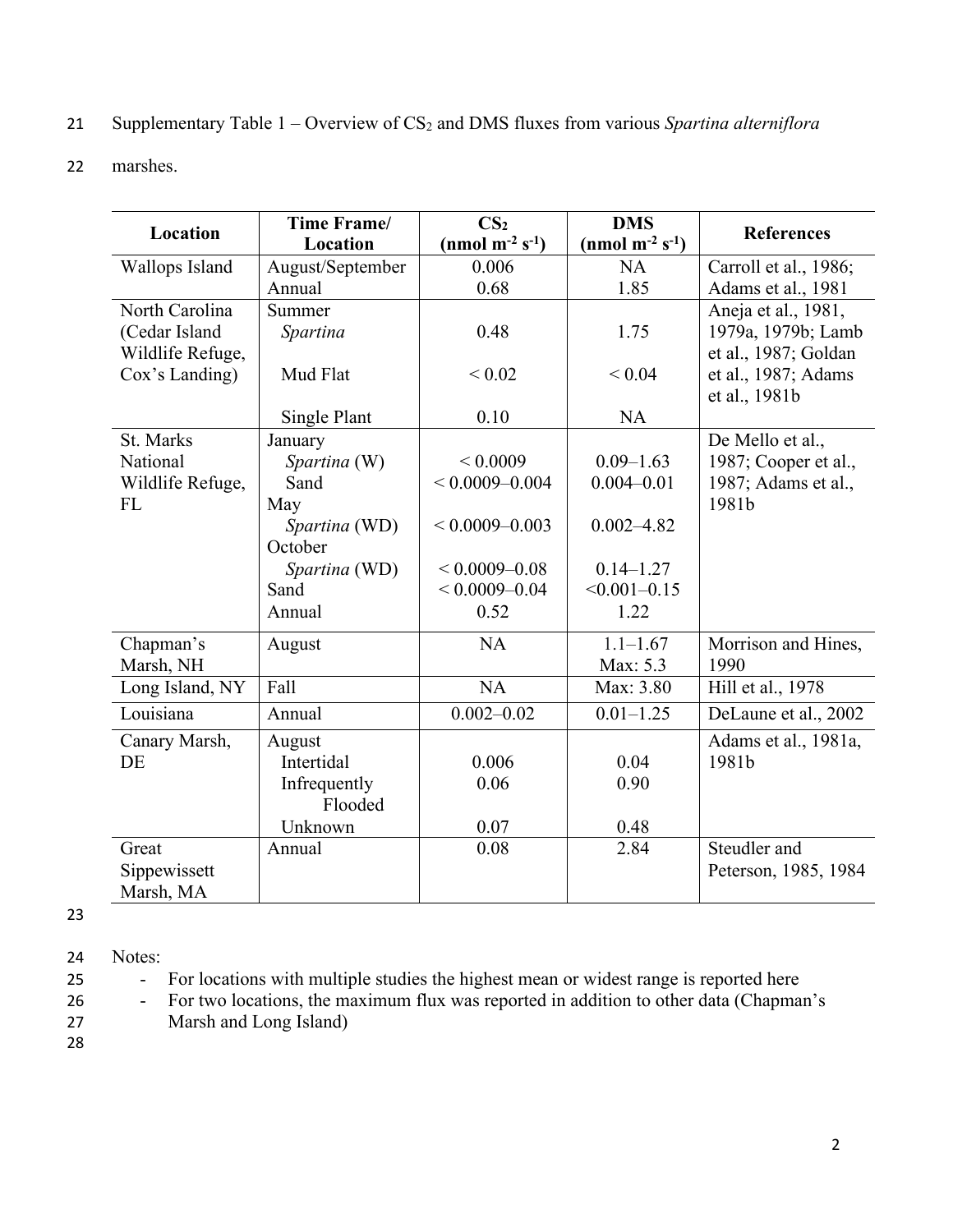

Supplementary Figure 1. Full range of CH4 fluxes from each chamber during S2. Each color

designates a different chamber.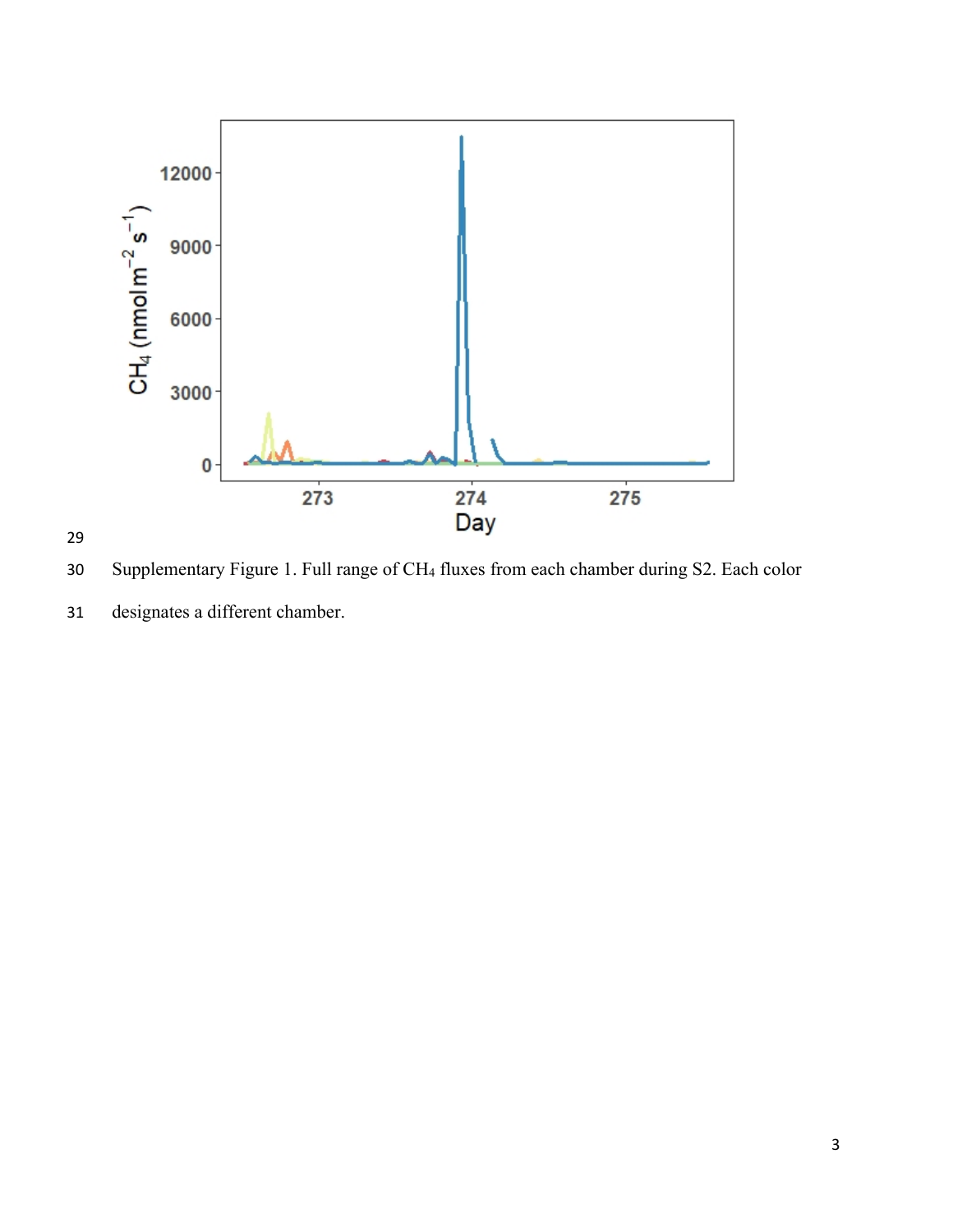



 Supplementary Figure 2. Density plots comparing the distribution of fluxes throughout all 34 campaigns (continuous) to those measured during daytime low tide (discrete) for (a) CH<sub>4</sub>, (b)  $N_2O$ , (c) CS<sub>2</sub>, and (d) DMS. Note: The scales on the x- and y-axes are different. This figure shows the full distributions of the density plots shown in Figure 4.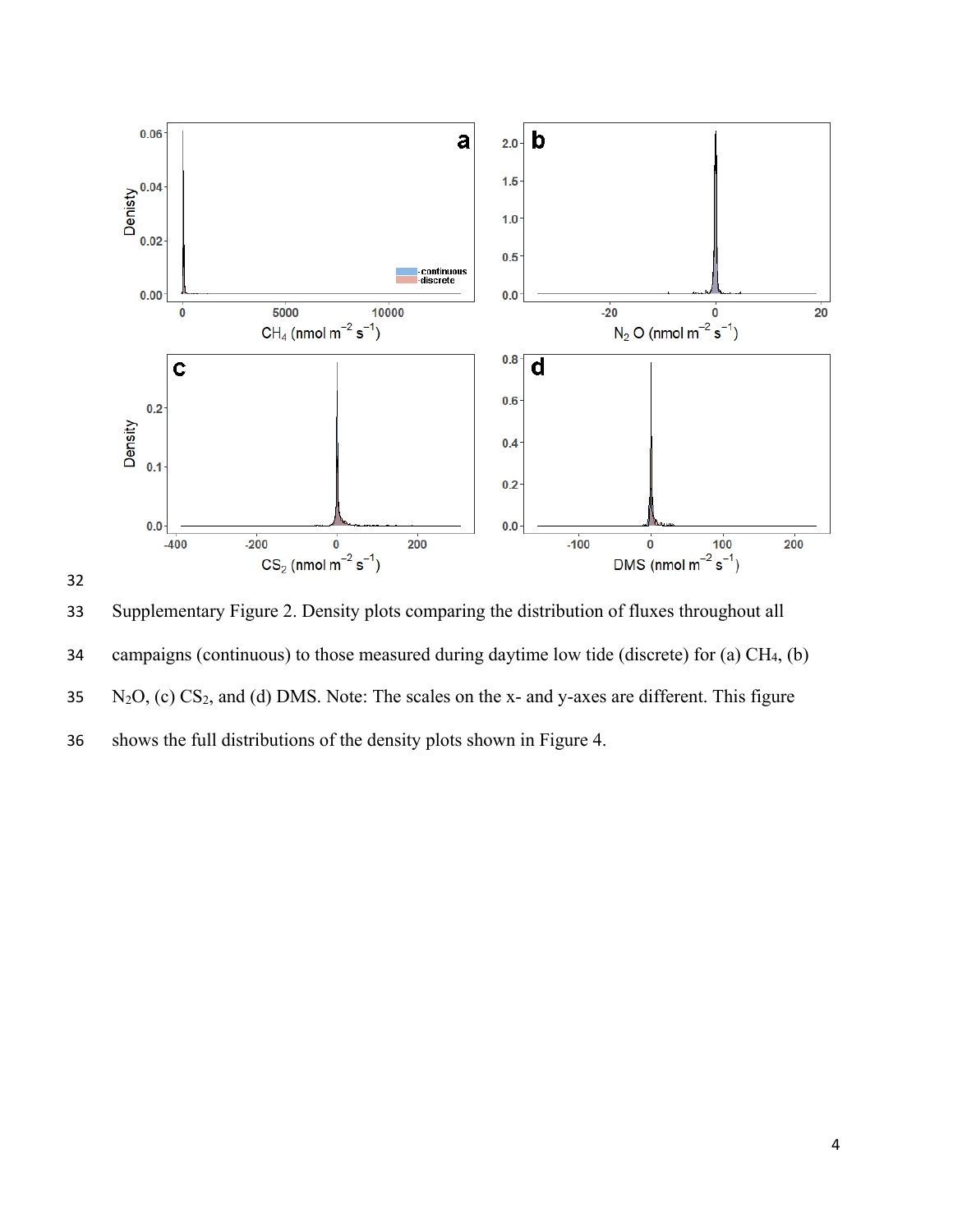

Supplementary Figure 3. Plots comparing the daily average of continuous to discrete

measurements for CH4. Red dashed line is the 1:1 line, while the black solid line is the trend line.

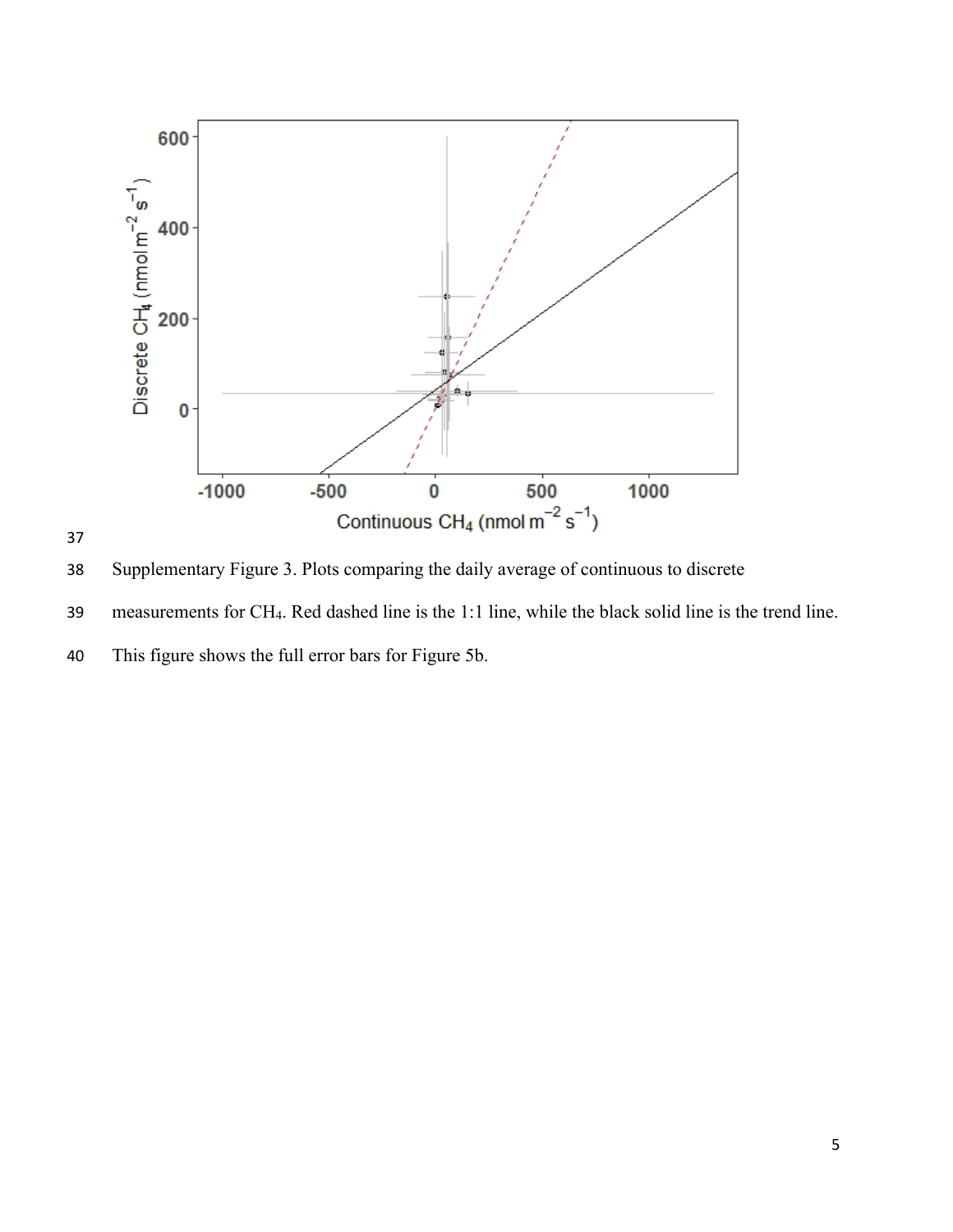| 41       | <b>Supplementary References</b>                                                                                                                          |  |  |
|----------|----------------------------------------------------------------------------------------------------------------------------------------------------------|--|--|
| 42       |                                                                                                                                                          |  |  |
| 43       | Adams, D. F., Farwell, S. O., Pack, M. R., and Robinson, E.: Biogenic sulfur gas emissions from                                                          |  |  |
| 44       | soils in eastern and southeastern United States, J. Air Pollut. Control Assoc., 31, 1083-                                                                |  |  |
| 45       | 1089, https://doi.org/10.1080/00022470.1981.10465330, 1981a.                                                                                             |  |  |
| 46       | Adams, D. F., Farwell, S. O., Robinson, E., Pack, M. R., and Bamesberger, W. L.: Biogenic                                                                |  |  |
| 47       | sulfur source strengths, Environ. Sci. Technol., 15, 1493–1498,                                                                                          |  |  |
| 48       | https://doi.org/10.1021/es00094a012, 1981b.                                                                                                              |  |  |
| 49       | Aneja, V. P., Overton, J. H., Cupitt, L. T., Durham, J. L., and Wilson, W. E.: Carbon disulphide                                                         |  |  |
| 50       | and carbonyl sulphide from biogenic sources and their contributions to the global sulphur                                                                |  |  |
| 51       | cycle, Nature, 282, 493-496, https://doi.org/10.1038/282493a0, 1979a.                                                                                    |  |  |
| 52       | Aneja, V. P., Overton, J. H., Cupitt, L. T., Durham, J. L., and Wilson, W. E.: Direct                                                                    |  |  |
| 53<br>54 | measurements of emission rates of some atmospheric biogenic sulfur compounds, 31,<br>174-178, https://doi.org/10.1111/j.2153-3490.1979.tb00895.x, 1979b. |  |  |
| 55       | Aneja, V. P., Overton, J. H., and Aneja, A. P.: Emission survey of biogenic sulfur flux from                                                             |  |  |
| 56       | terrestrial surfaces, J. Air Pollut. Control Assoc., 31, 256–258,                                                                                        |  |  |
| 57       | https://doi.org/10.1080/00022470.1981.10465218, 1981.                                                                                                    |  |  |
| 58       | Carroll, M. A., Heidt, L. E., Cicerone, R. J., and Prinn, R. G.: OCS, H <sub>2</sub> S, and CS <sub>2</sub> fluxes from a                                |  |  |
| 59       | salt water marsh, J. Atmos. Chem., 4, 375–395, https://doi.org/10.1007/BF00053811,                                                                       |  |  |
| 60       | 1986.                                                                                                                                                    |  |  |
| 61       | Cooper, D. J., De Mello, W. Z., Cooper, W. J., Zika, R. G., Saltzman, E. S., Prospero, J. M., and                                                        |  |  |
| 62       | Savoie, D. L.: Short-term variability in biogenic sulphur emissions from a Florida                                                                       |  |  |
| 63       | Spartina alterniflora marsh, Atmos. Environ., 21, 7-12, 1987.                                                                                            |  |  |
| 64       | DeLaune, R. D., Devai, I., and Lindau, C. W.: Flux of reduced sulfur gases along a salinity                                                              |  |  |
| 65       | gradient in Louisiana coastal marshes, Estuar. Coast. Shelf Sci., 54, 1003-1011,                                                                         |  |  |
| 66       | https://doi.org/10.1006/ecss.2001.0871, 2002.                                                                                                            |  |  |
| 67       | Goldan, P. D., Kuster, W. C., Albritton, D. L., and Fehsenfeld, F. C.: The measurement of                                                                |  |  |
| 68       | natural sulfur emissions from soils and vegetation: three sites in the Eastern United States                                                             |  |  |
| 69       | revisited, J. Atmos. Chem., 5, 439-467, https://doi.org/10.1007/BF00113905, 1987.                                                                        |  |  |
| 70       | Hill, F. B., Aneja, V. P., and Felder, R. M.: A technique for measurement of biogenic sulfur                                                             |  |  |
| 71       | emission fluxes, J. Environ. Sci. Heal. Part A Environ. Sci. Eng., 13, 199–225,                                                                          |  |  |
| 72       | https://doi.org/10.1080/10934527809374804, 1978.                                                                                                         |  |  |
| 73       | Lamb, B., Westberg, H., Allwine, G., Bamesberger, L., and Guenther, A.: Measurement of                                                                   |  |  |
| 74       | biogenic sulfur emissions from soils and vegetation: application of dynamic enclosure                                                                    |  |  |
| 75       | methods with Natusch filter and GC/FPD analysis, J. Atmos. Chem., 5, 417–437,                                                                            |  |  |
| 76       | https://doi.org/10.1007/BF00113904, 1987.                                                                                                                |  |  |
| 77       | De Mello, W. Z., Cooper, D. J., Cooper, W. J., Saltzman, E. S., Zika, R. G., Savoie, D. L., and                                                          |  |  |
| 78       | Prospero, J. M.: Spatial and diel variability in the emissions of some biogenic sulfur                                                                   |  |  |
| 79       | compounds from a Florida Spartina alterniflora coastal zone, Atmos. Environ., 21, 987-                                                                   |  |  |
| 80       | 990, https://doi.org/10.1016/0004-6981(87)90095-3, 1987.                                                                                                 |  |  |
| 81       | Morrison, M. C. and Hines, M. E.: The variability of biogenic sulfur flux from a temperate salt                                                          |  |  |
| 82       | marsh on short time and space scales, Atmos. Environ. Part A. Gen. Top., 24A, 1771–                                                                      |  |  |
| 83       | 1779, https://doi.org/10.1016/0960-1686(90)90509-L, 1990.                                                                                                |  |  |
| 84       | Steudler, P. A. and Peterson, B. J.: Contribution of gaseous sulphur from salt marshes to the                                                            |  |  |
| 85       | global sulphur cycle, Nature, 311, 455–457, https://doi.org/10.1038/311455a0, 1984.                                                                      |  |  |
| 86       | Steudler, P. A. and Peterson, B. J.: Annual cycle of gaseous sulfur emissions from a New                                                                 |  |  |
|          |                                                                                                                                                          |  |  |